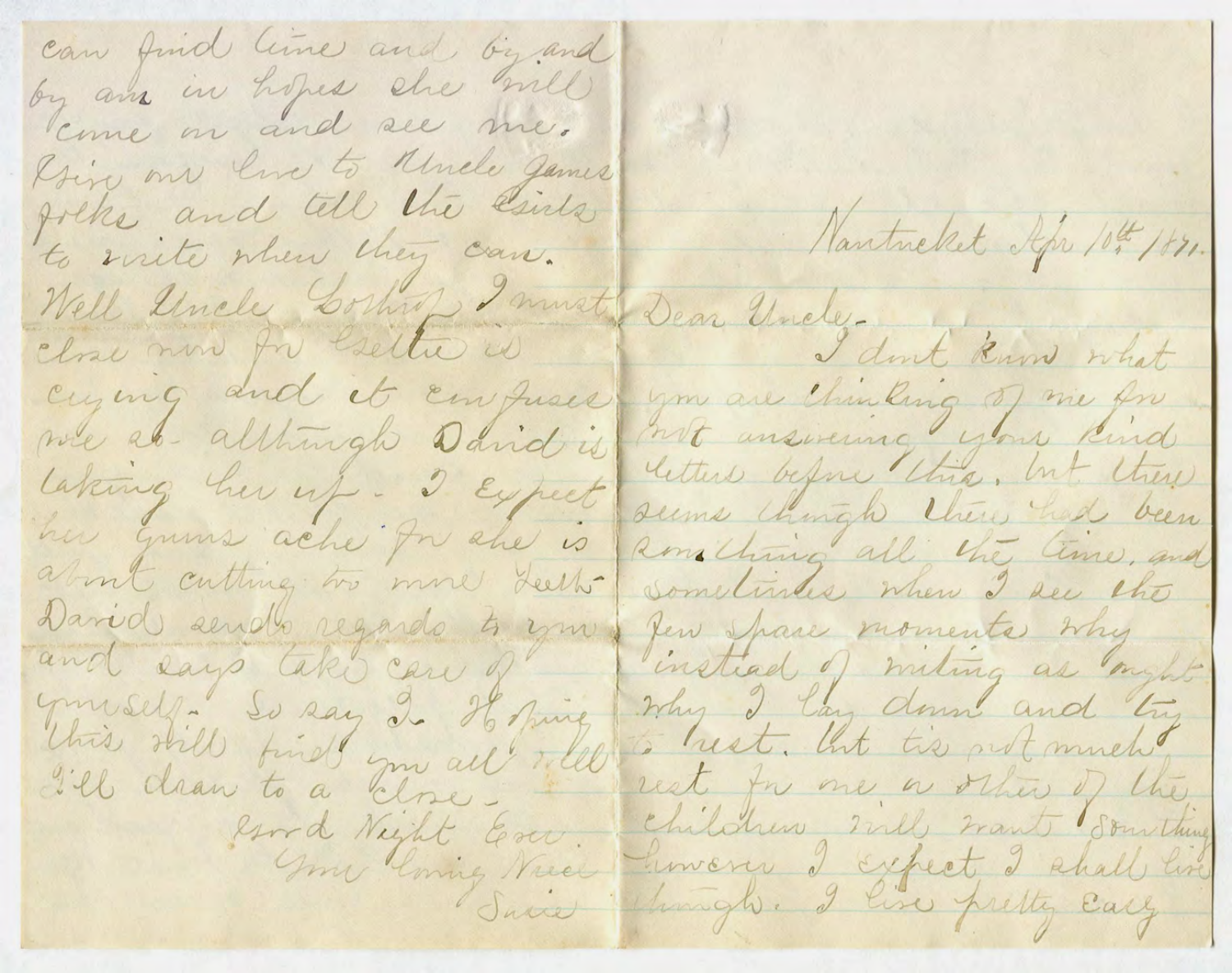I dont keep so snow as I want to, Ent I have not much strength so I let glad to see Lydia. it cheered me right up to. Ree her. and I never knew a thing till the stepped was much Dydia was here. night in upon me, now the children are well and I presume she is in her onni home. Cast week could see lautie now she I rec'd a nice lettre from it very cumuing and good and I think she is futty ginek enough I can lett you and they think also looks me arrivedime ago of yourself like me. And the, I was much pleased with Hackman Chinght Lydia and think its a good one 2 receive all your papers and

am very much Bluged for it Father of the shore have gone to the teaper went a week ago Cast Saturday. May Malth is a great cheal better then so is David I mich you City has to mite when the